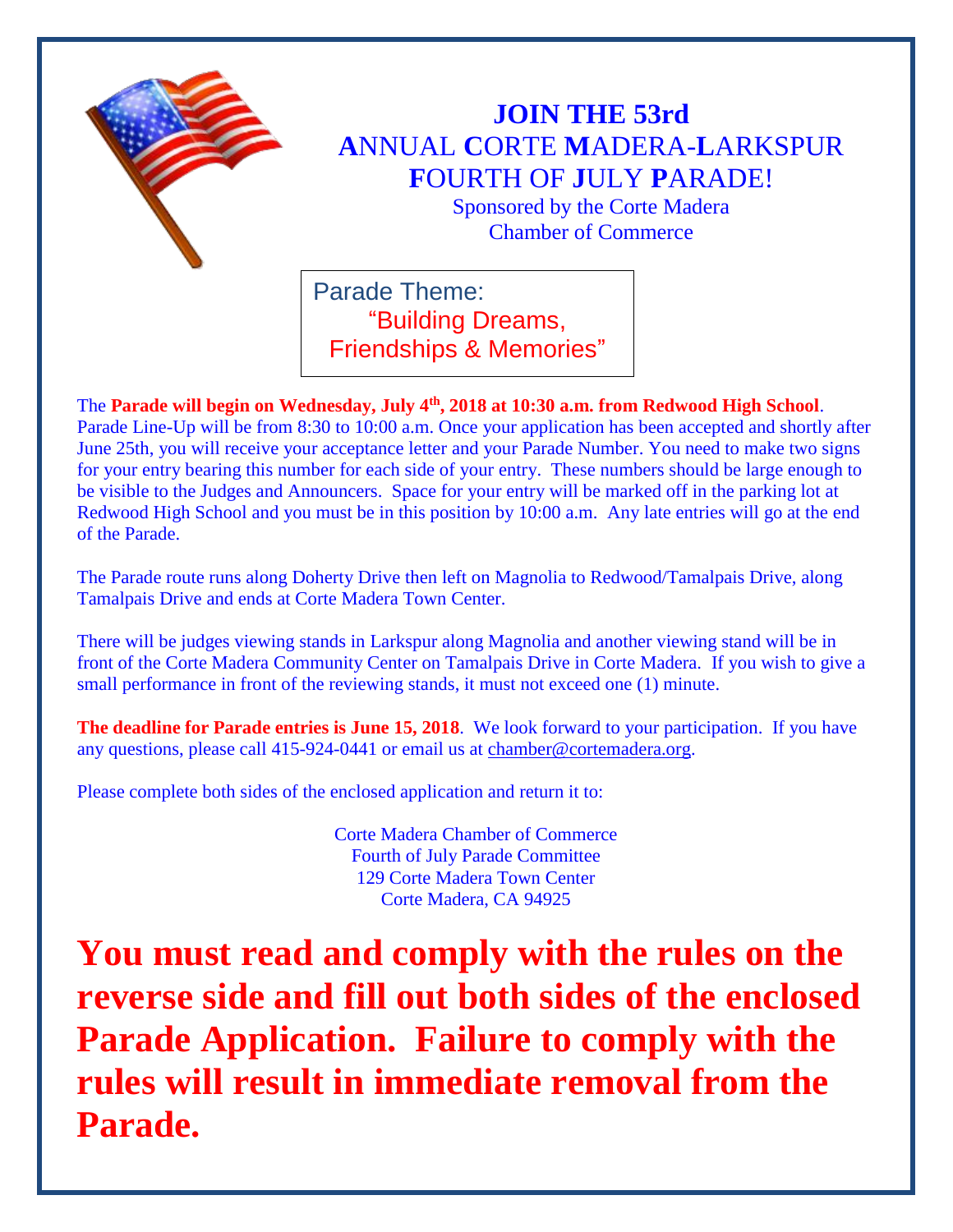## **Corte Madera Chamber of Commerce Annual Fourth of July Parade – 2018**

## **PARADE BEGINS AT 10:30A.M. – NO EXCEPTIONS PARADE RULES & INFORMATION (Please read both sides)**

- **1. Units not in position will be placed at the end of the Parade.**
- **2. Parade assembly is from 8:30 a.m. until 10:00 a.m.**
- **3. All units must keep in a forward position.**
- **4. Time in Judges area will be one (1) minute. Judging points will be lost for failure to comply.**
- **5. All Parade Marshals and Parade Officials must be obeyed.**
- **6. Parade Committee reserves the right to refuse or remove any entry not in keeping with the dignity of the Parade.**
- **7. Parade Entrants must comply with information entrant submitted on their Parade Application or will be removed from Parade.**
- **8. Units shall bear no advertising other than the name of the sponsor.**
- **9. Units with parade participants in trucks must be seated at all times.**
- **10. Parade entries must not exceed 75 feet in length and no more than 50 participants in their entry.**
- **11. Breakdowns must pull out of the parade route immediately and may return, if operable, at the end of the Parade.**
- **12. No objects of any kind, such as candy, shall be thrown or projected at any time during the Parade. (This is a safety issue.)**
- **13. No literature or advertising shall be given to spectators at any time during the Parade by Parade participants.**
- **14.No alcoholic beverages shall be consumed during the Parade by Parade participants.**
- **15.No more than six signs per unit.**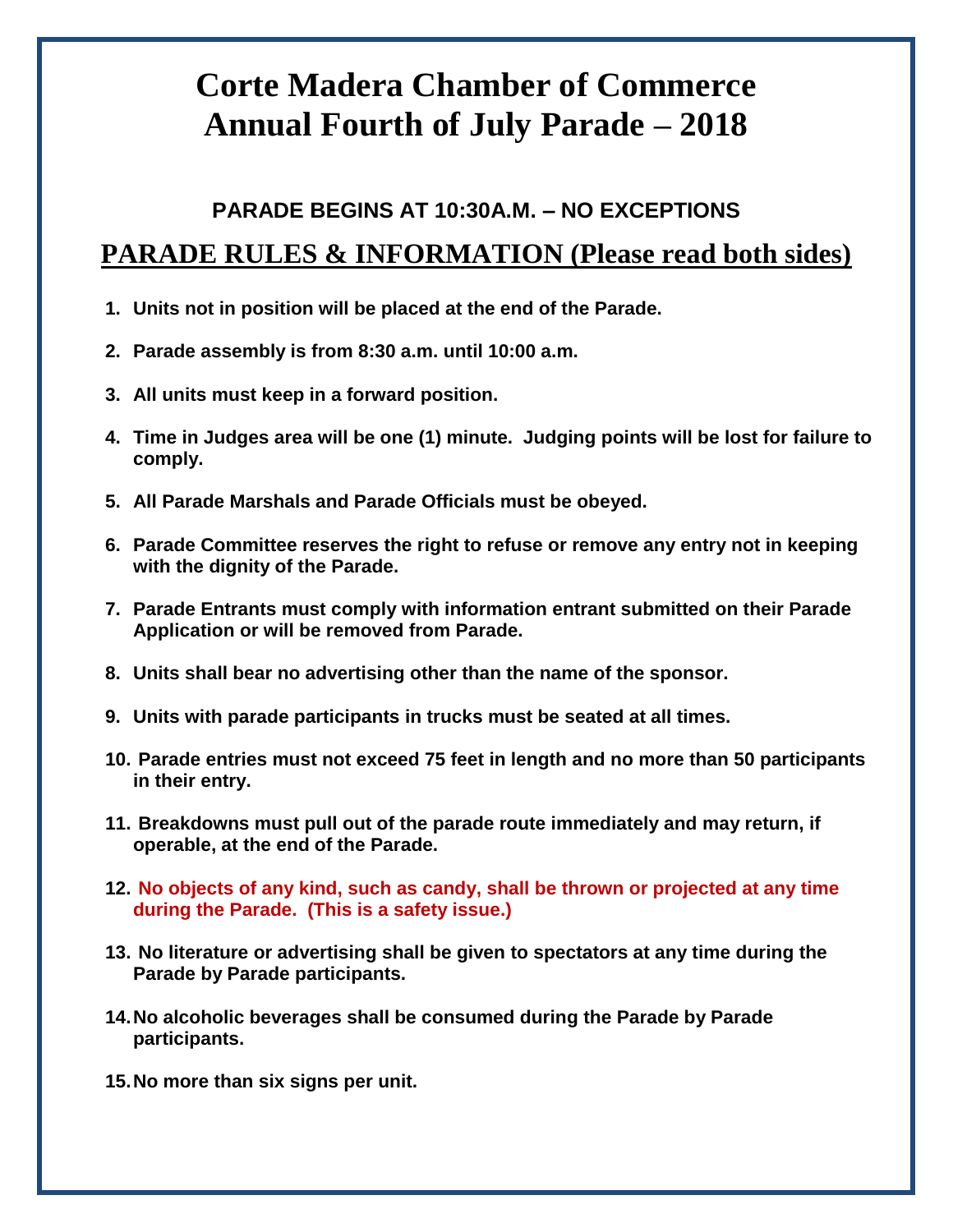## **Corte Madera-Larkspur Fourth of July Parade PARADE APPLICATION (Both sides of Application must be filled in)**

**Please fill out the information below. If, for any reason, the information changes, you must notify the Fourth of July Parade Committee of these changes 5 days prior to Parade and obtain approval. Entry Fees: \$25 - Non-Commercial \$50 - Commercial**

**Please check the Division under which your Parade Entry will be entered:**

|                                                                                    | Marching Band Division __________ Non Marching Band Division __________ Equestrian/Novel ______ |  |  |
|------------------------------------------------------------------------------------|-------------------------------------------------------------------------------------------------|--|--|
| Adult Walking Float ______ Youth Walking Float ____                                |                                                                                                 |  |  |
| Adult Motorized Float _____ Youth Motorized Float _____                            |                                                                                                 |  |  |
| Vehicle Division before 1970 _____ Vehicle Division after 1970____                 |                                                                                                 |  |  |
|                                                                                    |                                                                                                 |  |  |
|                                                                                    |                                                                                                 |  |  |
|                                                                                    |                                                                                                 |  |  |
|                                                                                    | Address: ______________________________City: ______________________Zip: ______________          |  |  |
|                                                                                    |                                                                                                 |  |  |
|                                                                                    |                                                                                                 |  |  |
|                                                                                    |                                                                                                 |  |  |
| Will your entry have sound? Yes_______ No _____                                    |                                                                                                 |  |  |
| Will your entry have signage? Yes______ No___ If Yes, describe in detail: ________ |                                                                                                 |  |  |
|                                                                                    |                                                                                                 |  |  |
|                                                                                    | ,我们也不能在这里的人,我们也不能在这里的人,我们也不能在这里的人,我们也不能在这里的人,我们也不能在这里的人,我们也不能在这里的人,我们也不能在这里的人,我们也               |  |  |
|                                                                                    |                                                                                                 |  |  |
| Describe in detail exactly what your entry will be: ____________________________   |                                                                                                 |  |  |
|                                                                                    |                                                                                                 |  |  |
|                                                                                    |                                                                                                 |  |  |
|                                                                                    |                                                                                                 |  |  |
|                                                                                    |                                                                                                 |  |  |